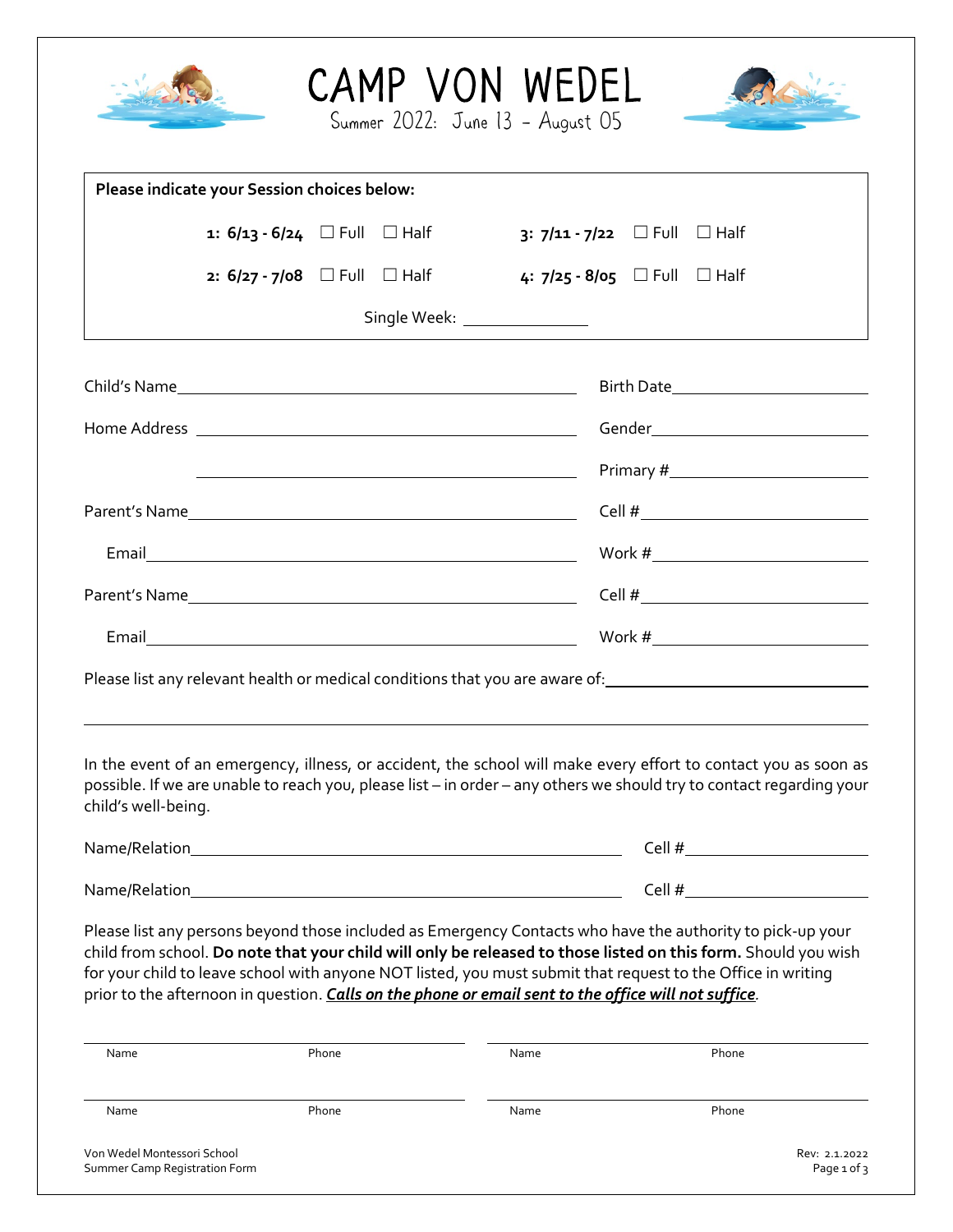Von Wedel Montessori School Rev: 2.1.2022 Summer Camp Registration Form **Page 2 of 3** and 2 of 3 and 2 of 3 and 2 of 3 and 2 of 3 and 2 of 3 and 2 of 3 and 2 of 3 and 2 of 3 and 2 of 3 and 2 of 3 and 2 of 3 and 2 of 3 and 2 of 3 and 2 of 3 and 2 of 3 and 2 of 3 an

## CAMP VON WEDEL<br>Summer 2022: June 13 – August 05

#### **Agreement and Disclaimer Form**

#### **Program Components**

I hereby register my child for Camp Von Wedel's 2022 Summer Program with the understanding that:

- Arrival takes place between 8:00 and 8:45 a.m.; program hours are from 8:45 a.m. to 12:00 p.m. (Half-Day) and/or 8:45 a.m. to 3:00 p.m. (Full-Day); dismissal is at 12:00 p.m. or 3:00 p.m., respectively; and a \$25 daily aftercare fee will be charged for any campers remaining 15 minutes after dismissal time.
- My child's camp fees include the daily/standard camp program; organized swimming and soccer instruction; and participation in regular enrichment activities.
- All session fees are due prior to the first day of each session; **MONIES WILL NOT BE PRORATED** for days or weeks unattended; and **ALL PAYMENTS MADE ARE NON-REFUNDABLE**.

**Liability**

I have seen the Von Wedel campus and hereby give permission for my child to use its facilities, including playground equipment and fields. I certify that my child's medical records are complete and that he/she is fully immunized and physically and mentally able to participate in all standard camp activities. I also certify that my child is covered by a health insurance policy and that Von Wedel Montessori School's insurance will cover immediate Emergency treatment ONLY, not Liability. In the case of an accident, I agree to submit the claim to my insurance carrier first and understand that I am responsible for any hospitalization or other required treatments thereafter.

#### **Release**

I acknowledge that Von Wedel Montessori School may include images of my child and/or family in its newsletters, on its World Wide Web site, or in other related media. I also acknowledge that these images will be representative of activities at Von Wedel and will not be accompanied by names and/or identifying information relating to the persons depicted. I further acknowledge and agree that use of such images will be without any compensation to my child and/or family, and that Von Wedel Montessori School shall have exclusive rights, including copyright, thereafter.

Initial

In signing and completing my child's registration and enrollment for Camp Von Wedel's 2022 Summer Program, I understand, acknowledge, agree to all of the above, and to follow, to the best of my ability, all campus policies and procedures in place during my child's enrollment.

Name of Parent/Guardian and Signature of Parent/Guardian Signature of Parent/Guardian

Relation to Child Date Date Date Date Date Date Date

Initial

Initial